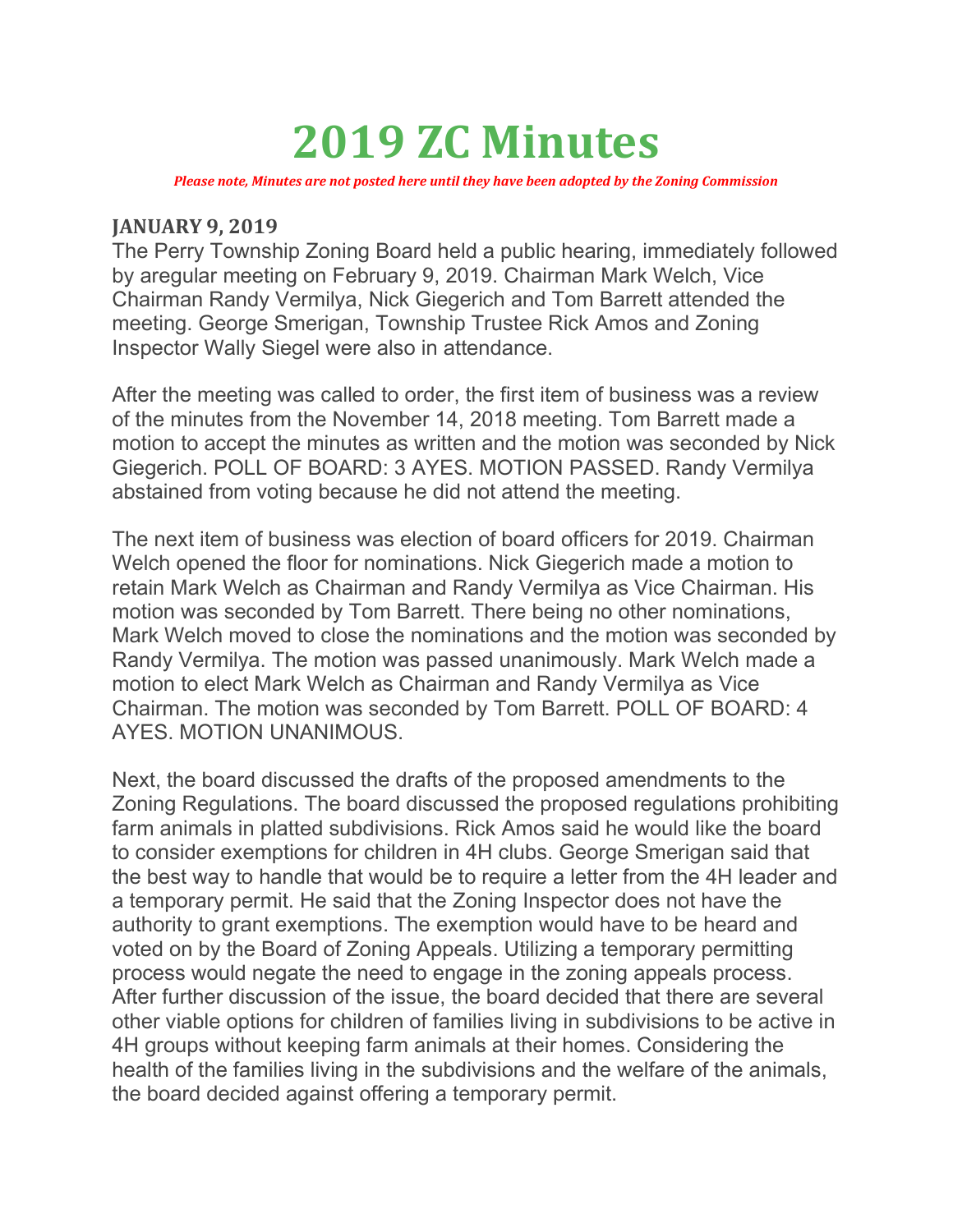Regarding the proposed elimination of a setback between outbuildings and a main structure, Tom Barrett asked Wally Siegel how close a building could be to the main structure if there is no specific set back. Mr. Siegel said about three feet. Mr. Siegel said he discussed the proposed zoning change with the fire chief and the chief had no issue with the changes.

Next, the board discussed the proposed amendment to increase the size of accessory buildings incrementally according to lot size, to a maximum size of 3000 feet. George Smerigan reiterated that the regulation is for sheds that can be used for any reason. He reminded the board that there are no size limits for outbuildings for agricultural uses.

Chairman Welch asked the board if there were any questions or comments about the proposed new additions to definitions pertaining to schools. The board was satisfied with the definitions as written.

Tom Barrett made a motion to send the following amendments to the Lake County Planning Commission for its recommendation and set a public hearing for February 13, 2019 to hear public input on the proposed amendments:

# Amend Section 301.4: Special Provisions Applicable To Residential Districts by adding Subsection G: Keeping of Livestock or Farm Animals In Subdivisions.

Amend Section 700 Definitions by adding a definition for School, Public or Private and School, Commercial.

## Amend Section 301.03 Area, Setback and Height Regulations and Table 301.03

The motion was seconded by Randy Vermilya. POLL OF BOARD: 4 AYES. MOTION UNANIMOUS.

There being no further business, Randy Vermilya moved to adjourn the meeting. Tom Barrett seconded the motion. POLL OF BOARD: 4 AYES. MOTION UNANIMOUS.

(adopted February 13, 2019)

## FEBRUARY 13, 2019

The Perry Township Zoning Board held a public hearing, immediately followed by a regular meeting on February 13, 2019. Chairman Mark Welch, Tim Flenner, Chris Corfias and Tom Barrett attended the meeting. George Smerigan also attended the meeting. After the public hearing was called to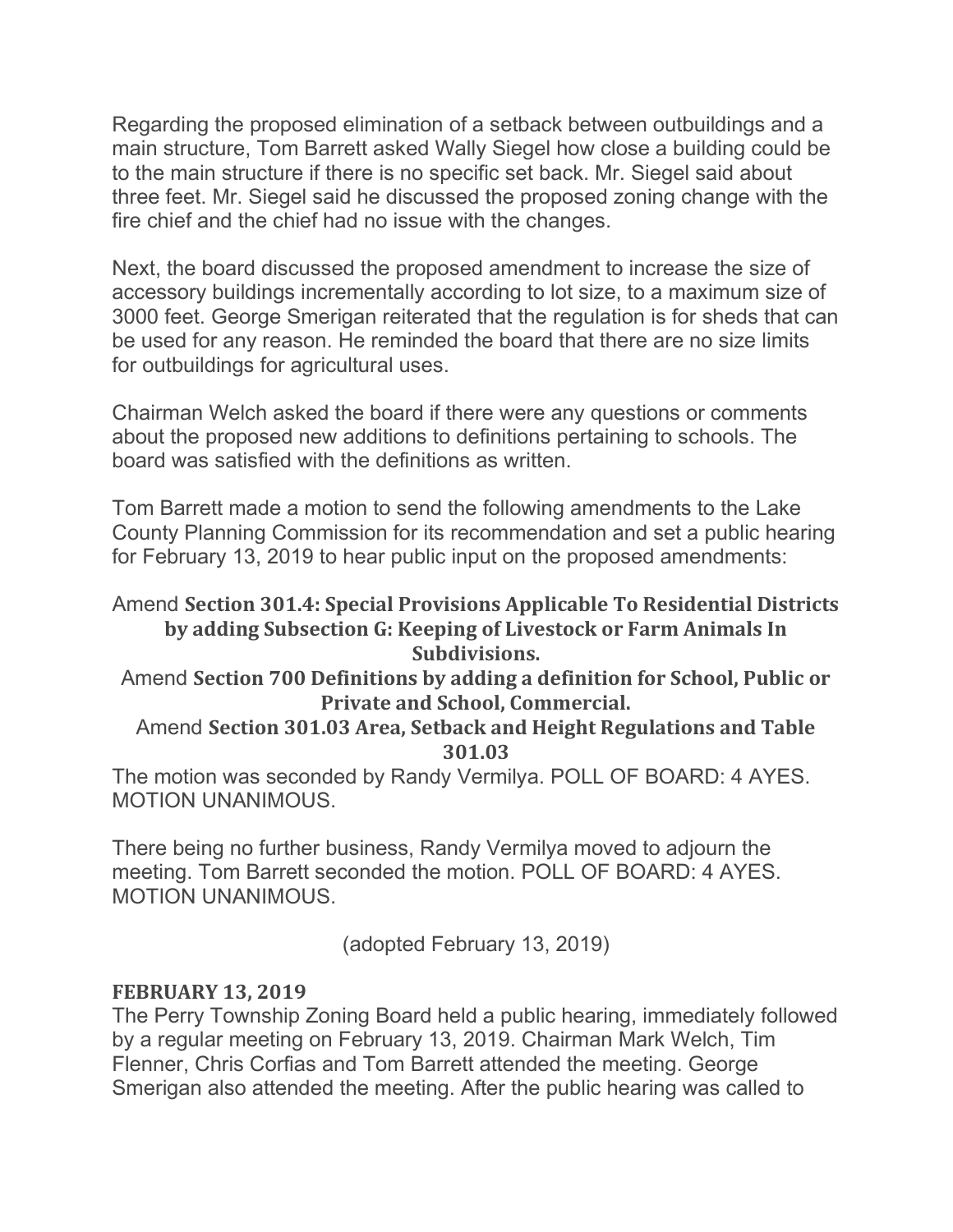order, Chairman Welch read the following proposed amendments to the Zoning Resolution:

# Amend Section 301.4: Special Provisions Applicable To Residential Districts by adding Subsection G: Keeping of Livestock or Farm Animals In Subdivisions.

 Amend Section 700 Definitions by adding a definition for School, Public or Private and School, Commercial.

## Amend Section 301.03 Area, Setback and Height Regulations and Table 301.03

He the read the Lake County Planning Commission's response to a request for comment regarding the proposed amendments.

There being no public input, Chris Corfias moved to close the public hearing portion of the meeting. The motion was seconded by Tom Barrett. POLL OF BOARD: 4 Ayes. MOTION UNANIMOUS. The public hearing was closed and the board convened to a regular meeting.

Tom Barrett made a motion to approve the minutes from the January 9, 2019 meeting. The motion was seconded by Tim Flenner. POLL OF BOARD: 4 Ayes. MOTION UNANIMOUS.

Next, the board entered into a discussion of the Planning Commission's recommendations.

Regarding the first point, the board knows that the trustees ask the township solicitor to review amendments before final approval.

In regards to the second point, George Smerigan advised the board that they did not have the authority to regulate agriculture.

Regarding the third point, the board had already addressed regulating raising chickens in subdivisions.

The board decided to add bison, elk & moose to the list of livestock in Section 301.4. The board did not think that many people would consider raising these animals in a subdivision, but saw no reason not to add them.

Addressing the fifth point, the board did not think that defining farm animals and livestock in the definitions page was advantageous. Livestock and farm animals are sufficiently defined in section 301.4 and the board felt that this